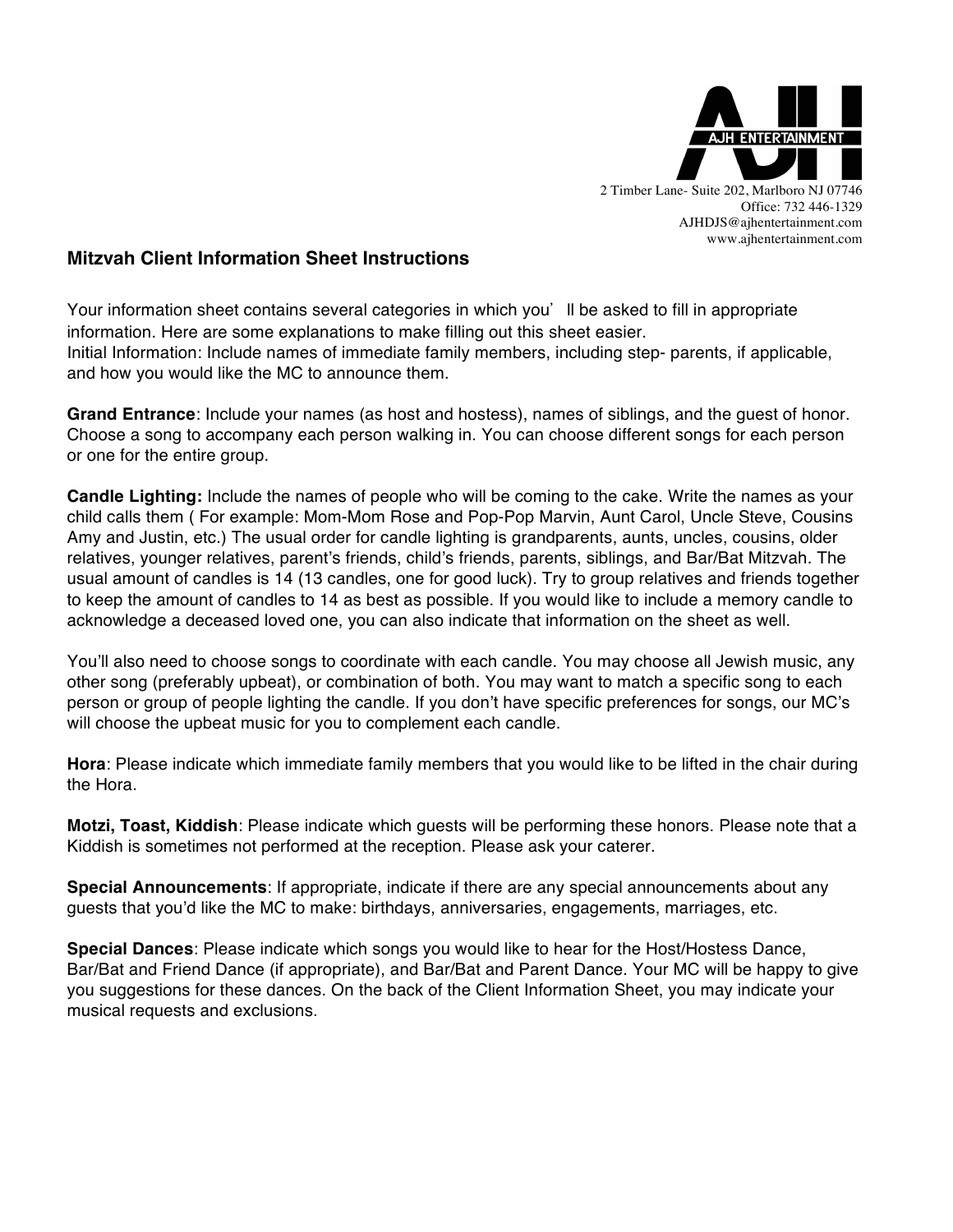## **Client Information Sheet**

|                                                                                                          |      |      | <u> 1980 - Jan Barat, margaret ar manar a shekara 1980 - An tsara 1980 - An tsara 1980 - An tsara 1980 - An tsar</u> |  |
|----------------------------------------------------------------------------------------------------------|------|------|----------------------------------------------------------------------------------------------------------------------|--|
|                                                                                                          |      |      |                                                                                                                      |  |
|                                                                                                          |      |      |                                                                                                                      |  |
|                                                                                                          |      |      |                                                                                                                      |  |
|                                                                                                          |      |      |                                                                                                                      |  |
| <b>Grand Entrance</b>                                                                                    | Name | Song |                                                                                                                      |  |
|                                                                                                          |      |      |                                                                                                                      |  |
| Do You Have Up-Lighting YES / NO Color Up-Lighting: _______________ Provided by: _____________           |      |      |                                                                                                                      |  |
| Do You Have A Gobo? YES / NO  Who Is Creating The Logo? ________________________                         |      |      |                                                                                                                      |  |
| Do You Have A Montage? YES / NO Who is Producing Montage? ______________________                         |      |      |                                                                                                                      |  |
| Do You Have A Photo Booth? YES / NO Provided by: _______________________________                         |      |      |                                                                                                                      |  |
| <b>Production Details</b>                                                                                |      |      |                                                                                                                      |  |
|                                                                                                          |      |      |                                                                                                                      |  |
|                                                                                                          |      |      |                                                                                                                      |  |
| Cocktail Hour: ______________ to _____________ Kids Location ______________ Adult Location _____________ |      |      |                                                                                                                      |  |
| #Adults ____________ #Children ________ #Boys _______  #Girls _______                                    |      |      |                                                                                                                      |  |
|                                                                                                          |      |      |                                                                                                                      |  |
|                                                                                                          |      |      |                                                                                                                      |  |
|                                                                                                          |      |      |                                                                                                                      |  |
|                                                                                                          |      |      |                                                                                                                      |  |
| Grandparents:                                                                                            |      |      |                                                                                                                      |  |
|                                                                                                          |      |      |                                                                                                                      |  |
|                                                                                                          |      |      |                                                                                                                      |  |
|                                                                                                          |      |      |                                                                                                                      |  |
|                                                                                                          |      |      |                                                                                                                      |  |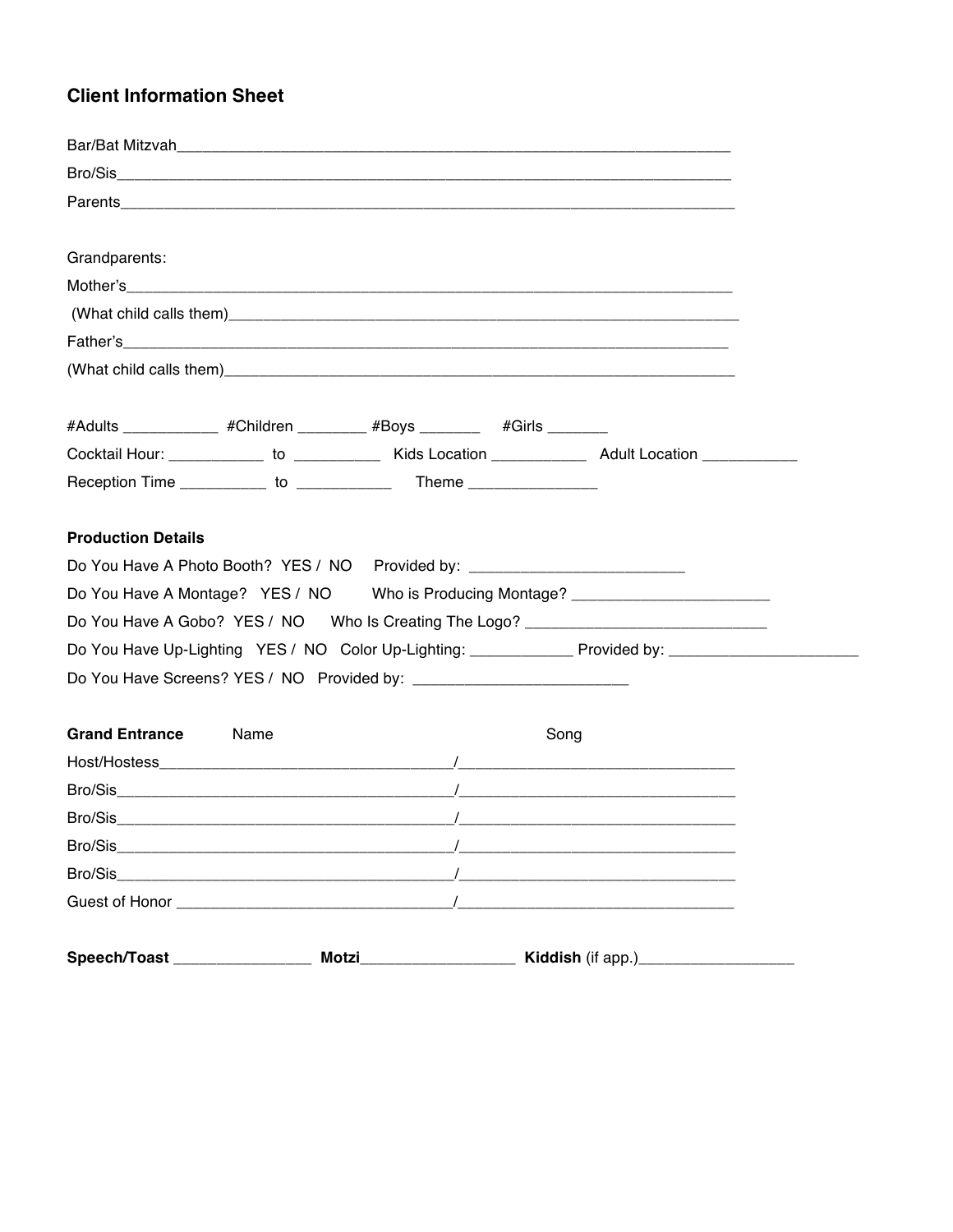## **Candle Lighting Sheet**

|                                                                                                                                                         | Name                                 |                                                                                                                                                       | Song/Artist                                                                                                                                                                                                                      |              |  |
|---------------------------------------------------------------------------------------------------------------------------------------------------------|--------------------------------------|-------------------------------------------------------------------------------------------------------------------------------------------------------|----------------------------------------------------------------------------------------------------------------------------------------------------------------------------------------------------------------------------------|--------------|--|
|                                                                                                                                                         |                                      |                                                                                                                                                       |                                                                                                                                                                                                                                  |              |  |
|                                                                                                                                                         |                                      |                                                                                                                                                       |                                                                                                                                                                                                                                  |              |  |
|                                                                                                                                                         |                                      |                                                                                                                                                       |                                                                                                                                                                                                                                  |              |  |
| 4                                                                                                                                                       |                                      | $\mathcal{L}$ . The contract of the contract of the contract of $\mathcal{L}$ , we can be contracted by the contract of the contract of $\mathcal{L}$ |                                                                                                                                                                                                                                  |              |  |
| 5                                                                                                                                                       |                                      |                                                                                                                                                       |                                                                                                                                                                                                                                  |              |  |
|                                                                                                                                                         |                                      |                                                                                                                                                       |                                                                                                                                                                                                                                  |              |  |
|                                                                                                                                                         |                                      |                                                                                                                                                       | <u> 1980 - Jan Barbarat, martin a shekara 1980 - An tsa a tsa a tsa a tsa a tsa a tsa a tsa a tsa a tsa a tsa a t</u>                                                                                                            |              |  |
|                                                                                                                                                         |                                      |                                                                                                                                                       |                                                                                                                                                                                                                                  |              |  |
| 9                                                                                                                                                       |                                      |                                                                                                                                                       |                                                                                                                                                                                                                                  |              |  |
|                                                                                                                                                         |                                      |                                                                                                                                                       |                                                                                                                                                                                                                                  |              |  |
|                                                                                                                                                         |                                      |                                                                                                                                                       | $\frac{1}{2}$ , and the contract of the contract of the contract of the contract of the contract of the contract of the contract of the contract of the contract of the contract of the contract of the contract of the contract |              |  |
|                                                                                                                                                         |                                      |                                                                                                                                                       |                                                                                                                                                                                                                                  |              |  |
|                                                                                                                                                         |                                      |                                                                                                                                                       |                                                                                                                                                                                                                                  |              |  |
|                                                                                                                                                         |                                      |                                                                                                                                                       |                                                                                                                                                                                                                                  |              |  |
| 15 <sub>1</sub>                                                                                                                                         |                                      |                                                                                                                                                       | $\sqrt{2}$                                                                                                                                                                                                                       |              |  |
| Who will be reading? (Circle)                                                                                                                           |                                      | <b>Guest of Honor</b>                                                                                                                                 | <b>MC</b>                                                                                                                                                                                                                        | <b>Other</b> |  |
|                                                                                                                                                         | <b>Typical Candle Lighting Order</b> |                                                                                                                                                       |                                                                                                                                                                                                                                  |              |  |
| <b>Memory Candle</b><br>Grandparents<br><b>Aunts &amp; Uncles</b><br>Cousins<br><b>Parent's Friends</b><br><b>Bar/Bat Mitzvah's Friends</b><br>Siblings |                                      |                                                                                                                                                       |                                                                                                                                                                                                                                  |              |  |
|                                                                                                                                                         |                                      |                                                                                                                                                       |                                                                                                                                                                                                                                  |              |  |
|                                                                                                                                                         |                                      |                                                                                                                                                       |                                                                                                                                                                                                                                  |              |  |
|                                                                                                                                                         |                                      |                                                                                                                                                       |                                                                                                                                                                                                                                  |              |  |
|                                                                                                                                                         |                                      |                                                                                                                                                       |                                                                                                                                                                                                                                  |              |  |
|                                                                                                                                                         |                                      |                                                                                                                                                       |                                                                                                                                                                                                                                  |              |  |
|                                                                                                                                                         |                                      |                                                                                                                                                       |                                                                                                                                                                                                                                  |              |  |
|                                                                                                                                                         |                                      |                                                                                                                                                       |                                                                                                                                                                                                                                  |              |  |
|                                                                                                                                                         | Time                                 | Kids                                                                                                                                                  | Adult                                                                                                                                                                                                                            |              |  |
|                                                                                                                                                         |                                      |                                                                                                                                                       |                                                                                                                                                                                                                                  |              |  |
| Parents<br>Bar/Bat Mitzvah<br><b>Special Dances:</b><br>Courses:                                                                                        |                                      |                                                                                                                                                       |                                                                                                                                                                                                                                  |              |  |